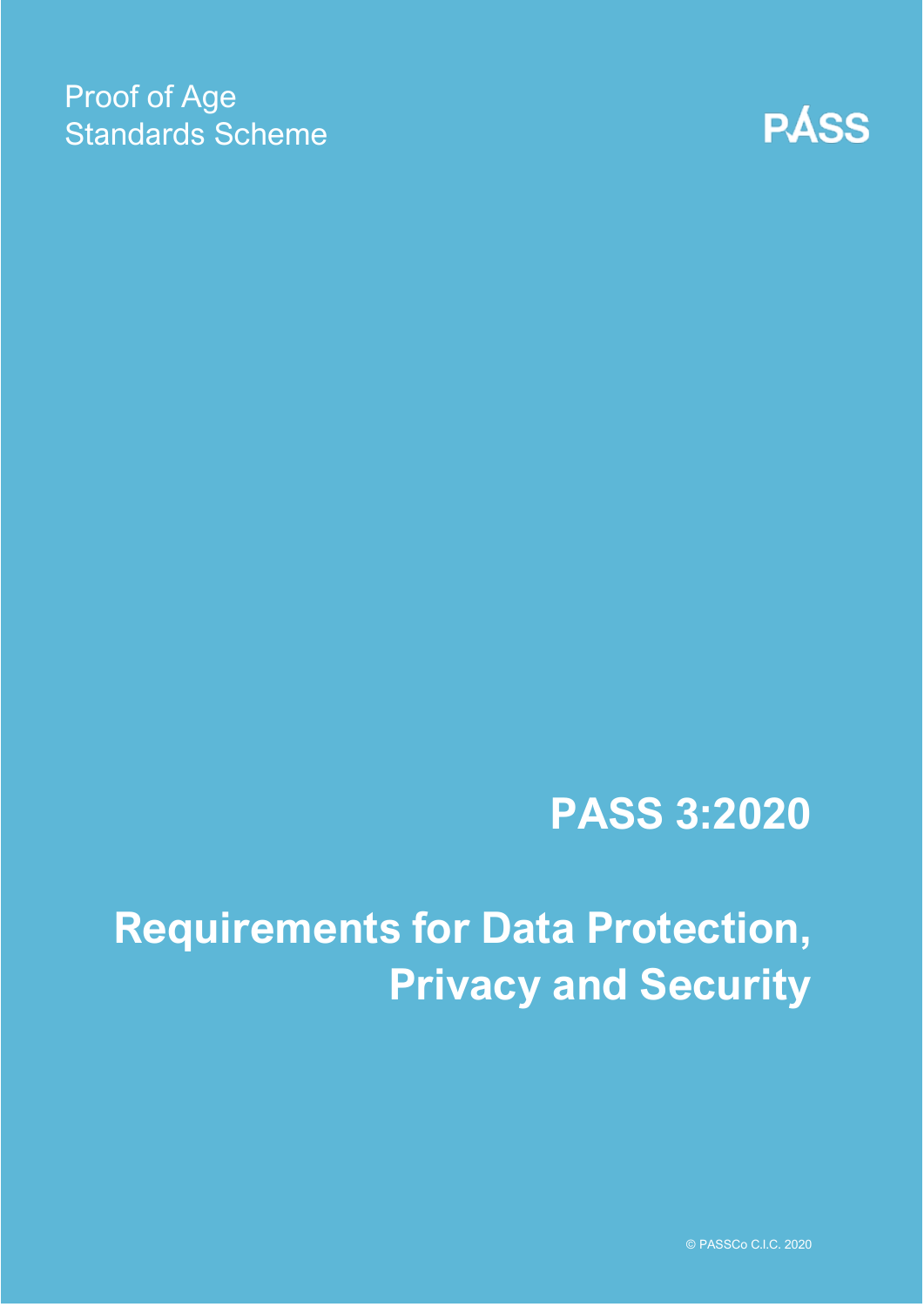

© PASSCo CIC 2020

All rights reserved.

**1** | Page Proof of Age Standards Scheme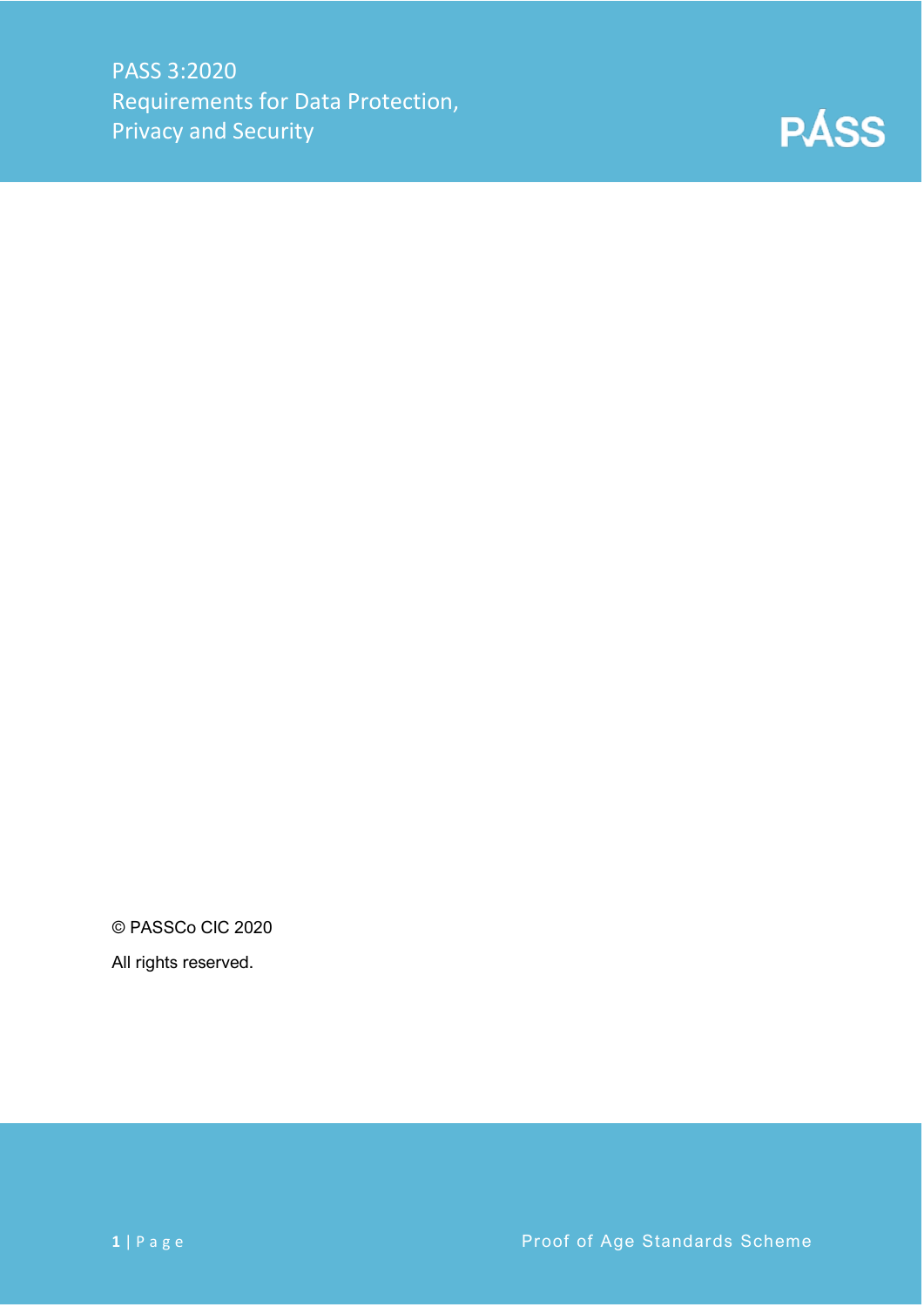### PASS 3:2020 Requirements for Data Protection, Privacy and Security



### <span id="page-2-0"></span>Introduction

The Proof of Age Standards Scheme ("PASS") is the United Kingdom's national Proof of Age Accreditation Scheme, endorsed by the Home Office, the National Police Chiefs' Council (NPCC), the Security Industry Authority (SIA) and law enforcement officers, such as Trading Standards.

The PASS Scheme is operated by a Community Interest Company providing accreditation to suppliers of Proof of Age Cards in the UK.

The Accredited Providers are assessed against the standards set out in:

- PASS 0 General Principles and Definitions
- PASS 1 Requirements for Identity and Age Verification
- PASS 2 Requirements for e-ID Validation Technology
- PASS 3 Requirements for Data Protection, Privacy and Security
- PASS 4 Requirements for Proof of Age Card Design and Construction

The PASS Scheme may decide to add further standards for specific types of proof of age services, which shall result in extensions to this list.

All Accredited Providers are required to comply with PASS 0:2020 and any relevant PASS Standards applicable to their business operations. The relevant PASS Standards will be shown on the individual licence agreement between PASSCo CIC and the Accredited Provider.

All Accredited Providers are required to comply with the latest version of the PASS Standards (indicated by the year of issue), subject to any transitional arrangements agreed by the PASS Standards Committee.

The PASS Standards are assessed by qualified, competent auditors appointed by PASS to ensure that Accredited Providers reach and continue to operate to the requirements of the PASS Standards. This means that providers of age restricted goods, content and services can be confident in accepting cards with a PASS hologram, safe in the knowledge that the scheme is supported by the police, Trading Standards and a wide range of trade bodies.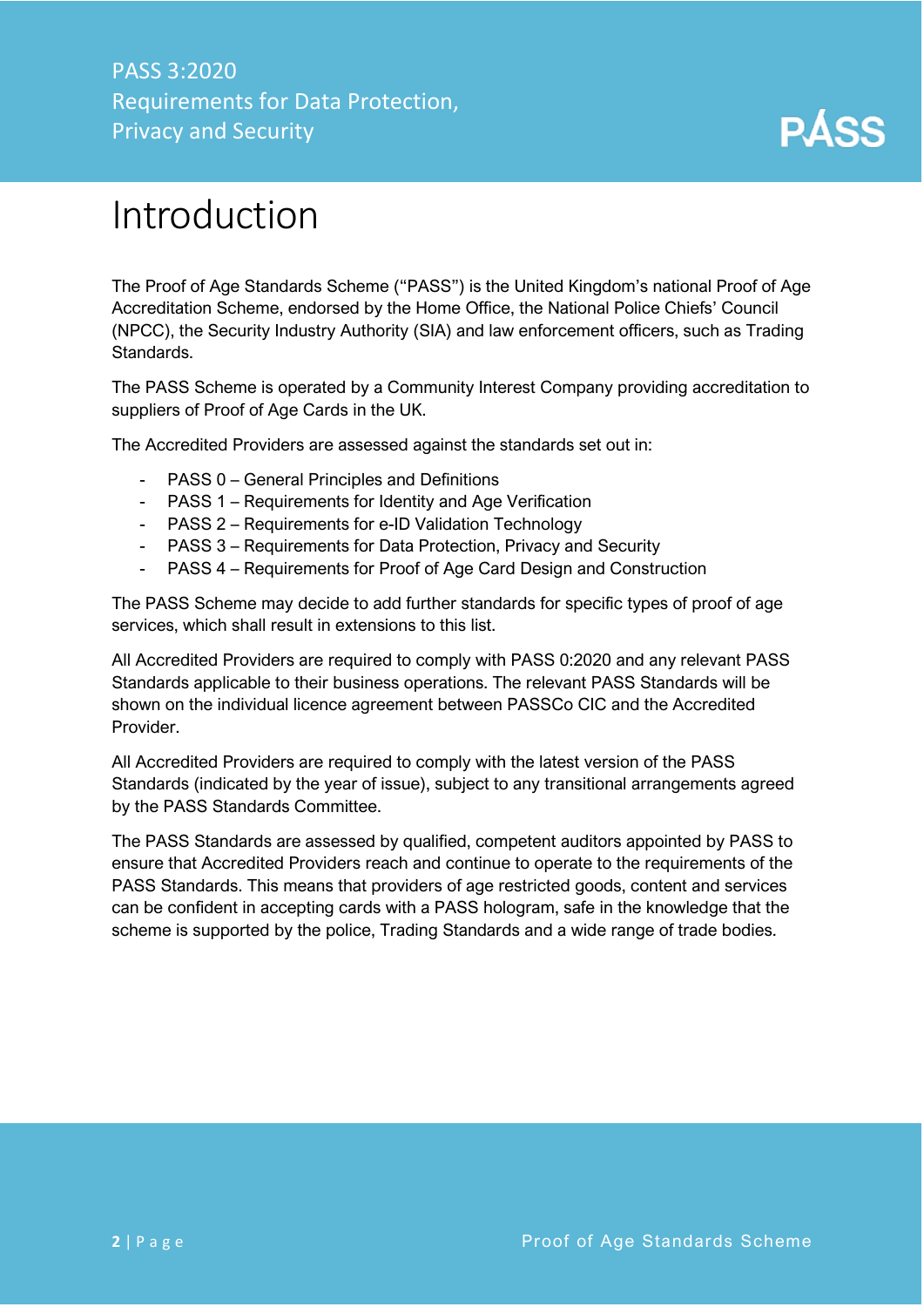### PASS 3:2020 Requirements for Data Protection, **Privacy and Security**



### <span id="page-3-0"></span>Contents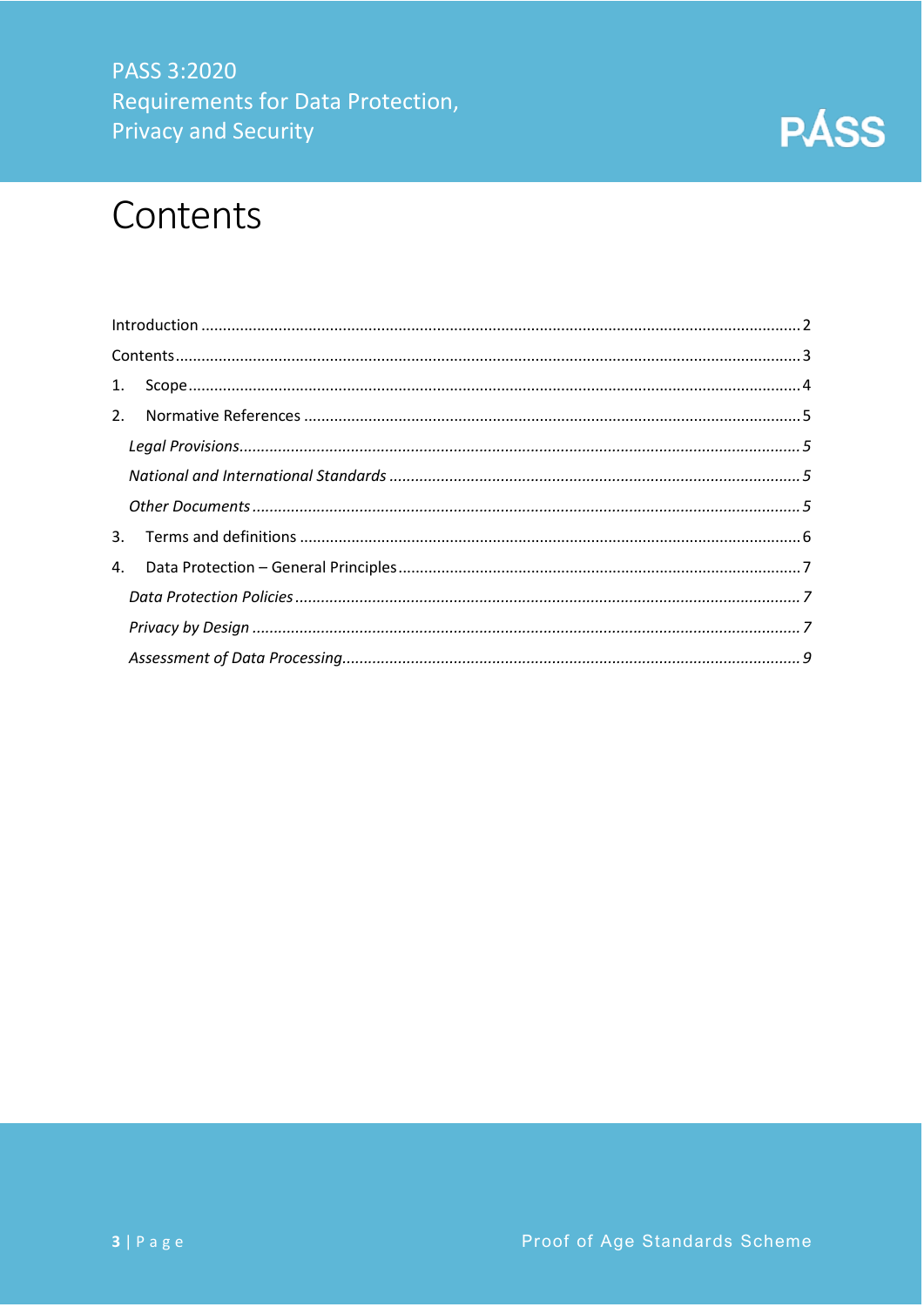### PASS 3:2020 Requirements for Data Protection, Privacy and Security



## <span id="page-4-0"></span>1. Scope

The Proof of Age Standards Scheme (PASS) Standards are applicable to any Proof of Age Card provider that wishes to operate under the PASS Scheme and have access to use of the PASS registered Trade mark.

This part of the PASS Standards:

- establishes the requirements for Accredited Providers to have clear data protection policies and a principle of privacy by design in their systems;
- sets the parameters for the lawful basis of processing by Accredited Providers under the PASS Scheme;
- addresses processing activities, data minimisation, accuracy, storage, integrity and security of personal data processed by or on behalf of Accredited Providers;
- sets requirements for securing the rights of data subjects;
- identifies the risk mitigation and risk management factors relevant to data processing by Accredited Providers.

The suite of PASS Standards are applied as applicable to the activities of Accredited Providers or Applicant Providers. This will be dependent on the scope of operations of the providers and the services that they provide for citizens.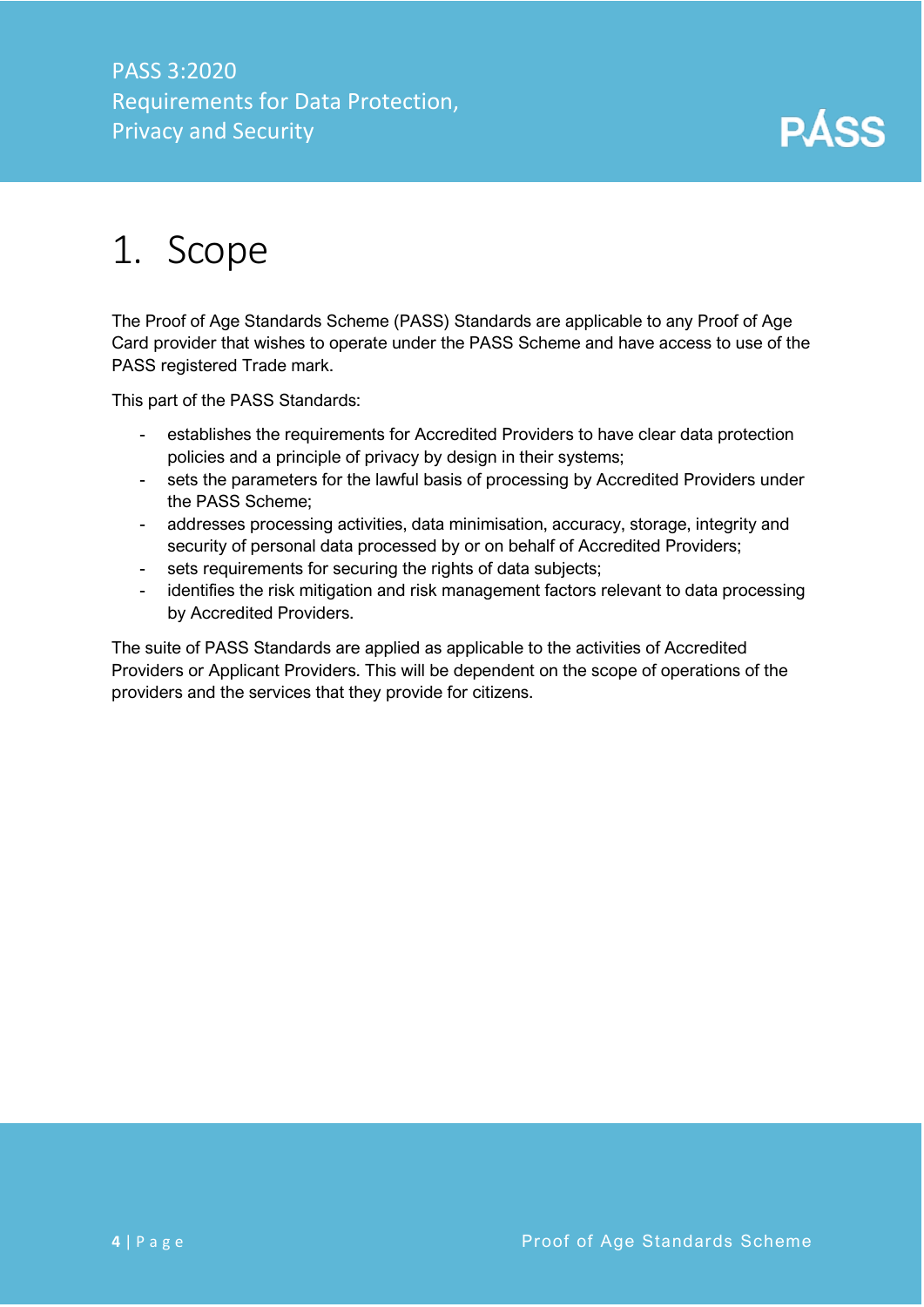

## <span id="page-5-0"></span>2. Normative References

#### <span id="page-5-1"></span>*Legal Provisions*

General Data Protection Regulation (EU) 2016/679;

Data Protection Act 2018;

Borders, Citizenship and Immigration Act 2009;

Modern Slavery Act 2015;

Electronic Identification, Authentication and Trust Services Regulation (EU) 2014/910.

#### <span id="page-5-2"></span>*National and International Standards*

PAS 1296:2018 – Code of Practice for Age Check Services;

ISO 27001:2013, Information technology – Security techniques – Information security management systems – Requirements;

ISO/IEC 29100:2011, Information technology – Security techniques – Privacy;

ISO/IEC 29101:2013, Information technology – Security techniques – Privacy architecture framework;

ISO 9001:2015, Quality management systems – Requirements.

#### <span id="page-5-3"></span>*Other Documents*

WP29 - Guidelines on the application and setting of administrative fines for the purposes of the Regulation 2016/679;

WP29 - Guidelines on Automated individual decision-making and Profiling for the purposes of Regulation 2016/679;

WP29 - Guidelines on Personal data breach notification under Regulation 2016/679;

WP29 - Guidelines on Data Protection Impact Assessment (DPIA) and determining whether

processing is "likely to result in a high risk" for the purposes of Regulation 2016/679;

WP29 - Guidelines on Data Protection Officers ('DPOs');

WP29 - Guidelines for identifying a controller or processor's lead supervisory authority;

WP29 - Guidelines on the right to data portability;

WP29 - Guidelines on consent under Regulation 2016/679;

WP29 - Guidelines on transparency under Regulation 2016/679;

United Kingdom's Data Ethics Framework (updated 30th August 2018).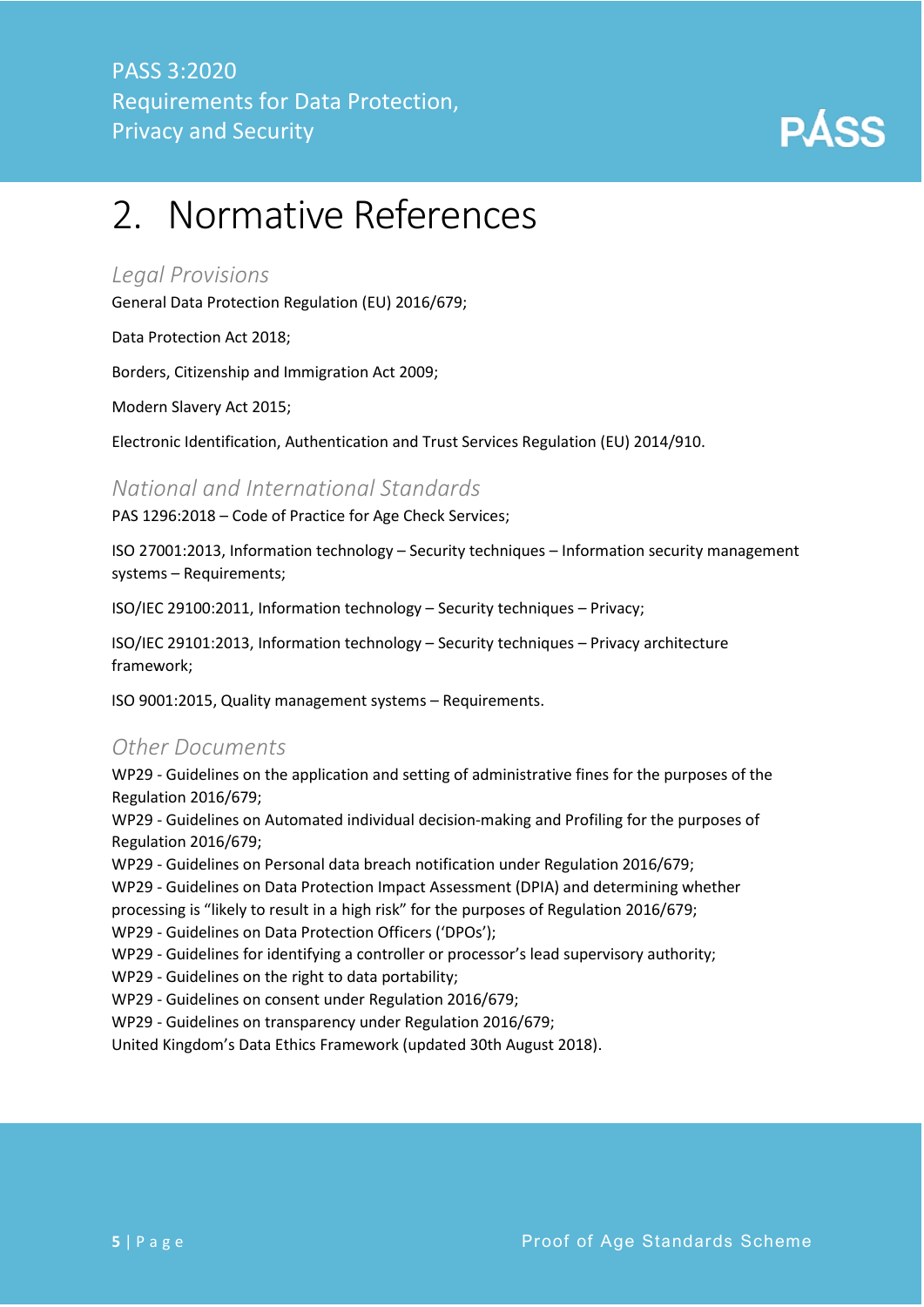

## <span id="page-6-0"></span>3. Terms and definitions

In this document:

**"shall"** indicates a requirement

**"should"** indicates a recommendation

**"may"** indicates a permission

**"can"** indicates a possibility or a capability

**GUIDANCE NOTES** are shown in italic text and are intended to assist the reader with understanding provisions.

When referring to the PASS Standards, refer to the PASS Standard, followed by the year of issue, followed by the provision – such as **PASS 0, 4.3.2**.

The terms and definitions established in PASS 0 apply to this standard and all PASS Standards.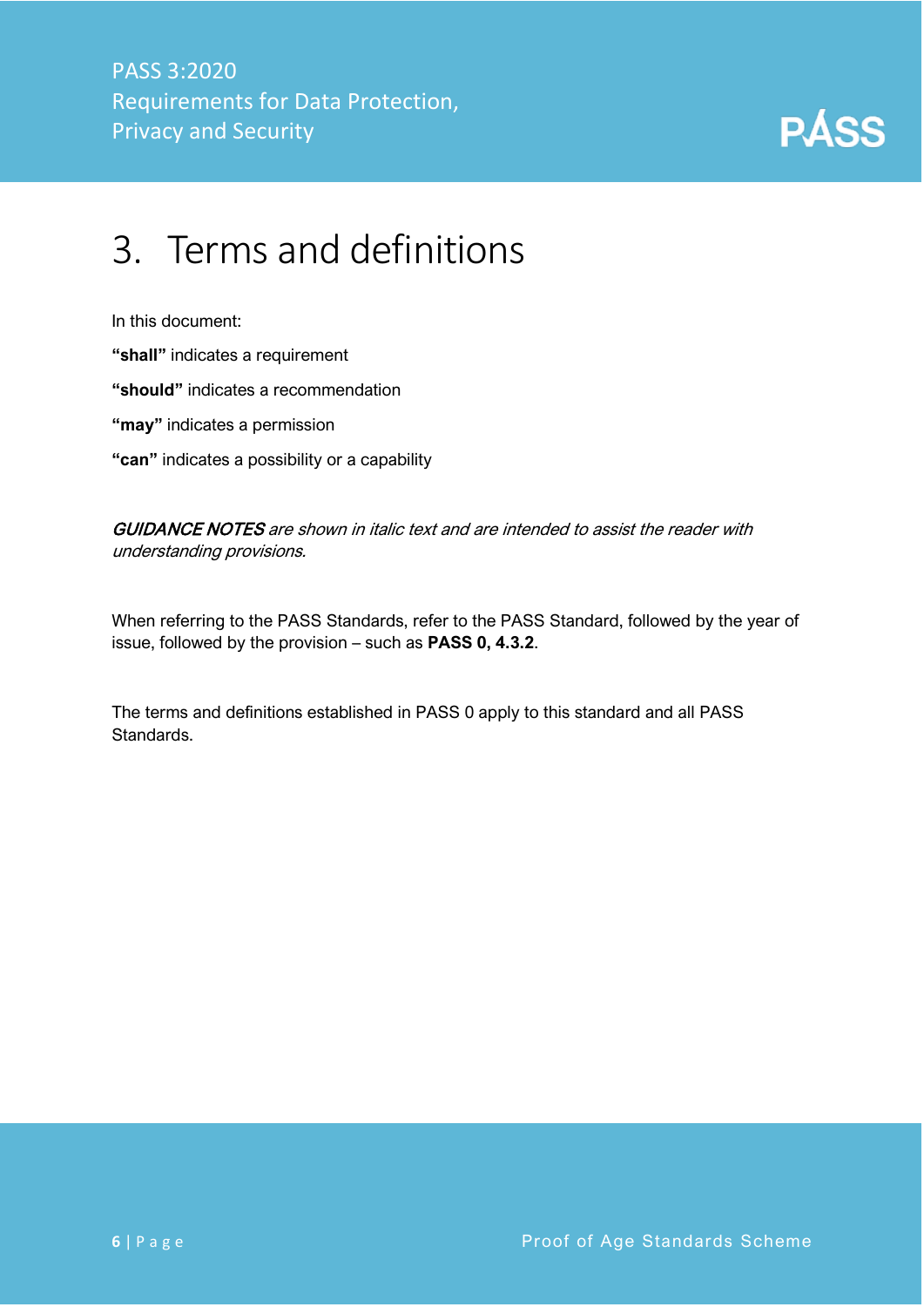

## <span id="page-7-0"></span>4. Data Protection – General Principles

#### <span id="page-7-1"></span>*Data Protection Policies*

- 4.1 The Data Protection Policies of an Accredited Provider shall contain as a minimum a description of how the Accredited Provider:
	- (a) maintains the privacy of individuals;
	- (b) implements safeguards to prevent fraud or misuse of personal data;
	- (c) defines the data protection responsibilities, procedures and processing covered by its processing of data for the purposes of PASS;
	- (d) ensures that all relevant components of the processing operations (data, systems, and processes) are covered by the policies;
	- (e) the identification of the lawful basis of processing the personal data for specified purposes;
	- (f) implements safeguards to ensure the integrity, operation, availability and security of data processing systems, including the monitoring of evolving privacy and technology issues and the updating of the system as required;
	- (g) undertakes a data protection impact assessment, and implements technical and organisational measures to show that they have integrated data protection into their age check activities;
	- (h) assesses whether or not they are obligated to appoint a Data Protection Officer and, if they are, to comply with the requirements of Articles 37 – 39 of GDPR;
	- (i) implements incident management procedures and ensures that personal data breach notification duties are carried out in due time and scope;
	- (j) are registered, as appropriate, with the relevant home state information rights regulator, such as the Information Commissioner's Office in the UK; and
	- (k) have appropriate regard for differing data protection regimes in member states.

#### <span id="page-7-2"></span>*Privacy by Design*

- 4.2 All PASS Systems operated by or on behalf of Accredited Providers shall:
	- (a) be designed with data protection in mind, ensuring that users' privacy is protected by default, following the principles of privacy by design;
	- (b) be subject to legitimate commercial confidentiality, act transparently with publicly available information about the algorithms used, automated or semi-automated decision making, retention and uses of data;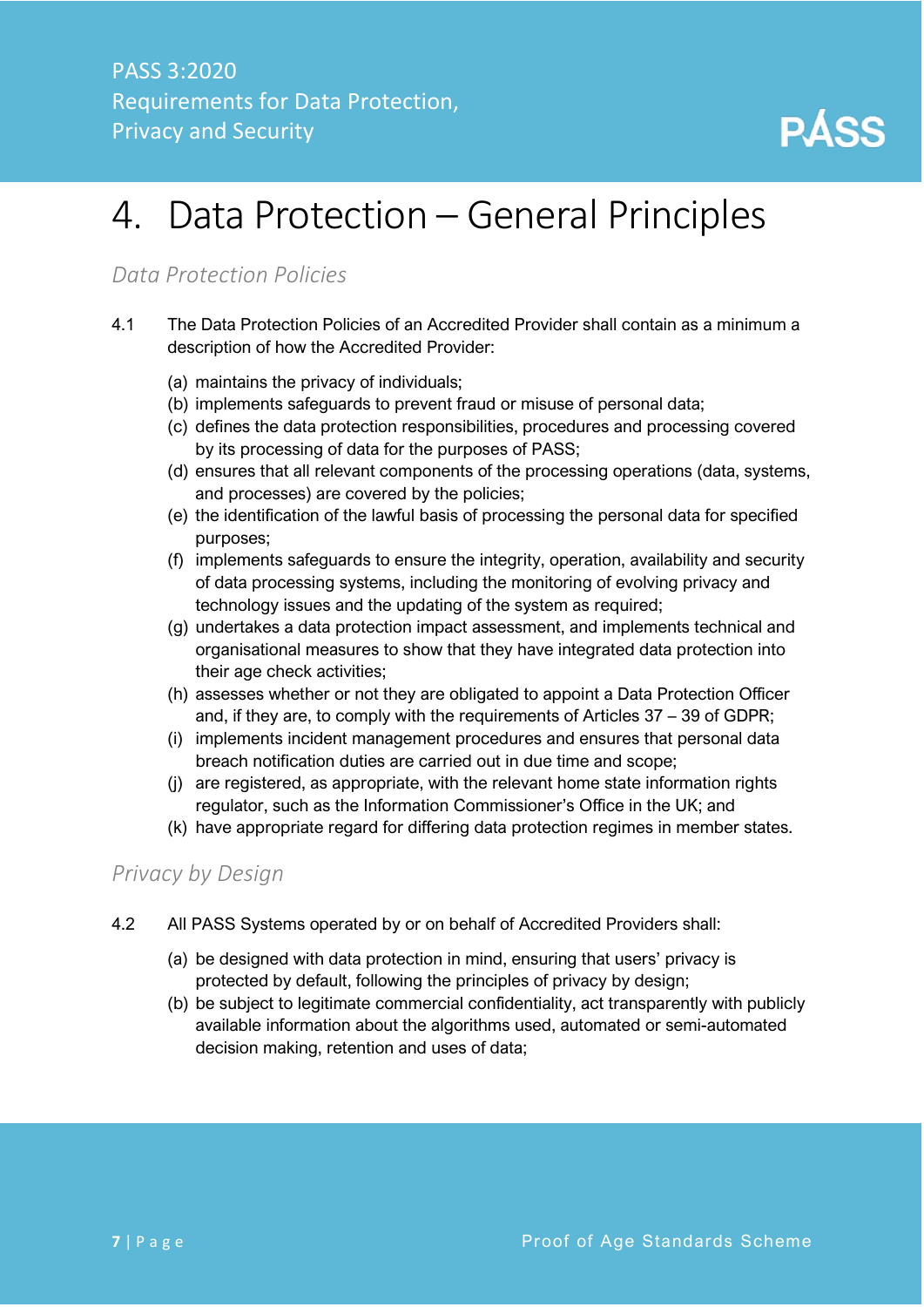### PASS 3:2020 Requirements for Data Protection, Privacy and Security



- (c) identify and record the lawful basis for processing of users' data at each stage of the age verification process and during the whole life cycle of the Scheme Member's handling of the data including the deletion and or anonymisation;
- (d) ensure that individuals are told why, when, where and how their personal data is being processed, and by which organisations (including ensuring an EU-based representative is appointed and notified to the individual);
- (e) address the portability of data, the circumstances under which data is to be portable and the criteria for receiving organisations;
- (f) ensure that biometric data is handled in accordance with special category personal data;
- (g) minimise the processing of personal data necessary to achieve the intended outcome of confirming age; issuing a Proof of Age Card or age attribute as appropriate to the Accredited Provider's lawful activities; additional personal data should not be collected, irrespective of whether it is subsequently securely deleted;
- (h) secure the unlinking or separation of the data from the data subject, anonymisation or pseudonymisation or isolation of data systems to minimise risks to data subjects;
- (i) process personal data securely in light of the associated risks presented by the processing, including having contractually committed requirements for data processors or subcontractors and the right to intervene to protect the rights and freedoms of citizens and secure patches and system checks to maintain ongoing operational performance;
- (j) access the balance of risks of handling personal data with the rights and freedoms of citizens, by utilising a recognised risk assessment methodology, such as the Data Protection Impact Assessment;
- (k) facilitate individual's rights (including the rights of access, erasure and rectification);
- (l) ensure that personal data is not retained for longer than is necessary to achieve the purposes for which it was originally collected;
- (m)provide proof of contractual requirements between the client and any data processors or controllers acting in the chain of custody of personal data relevant to the client's activity;
- (n) keep records of processing activities in accordance with Article 30 of GDPR;
- (o) map and record data flows, purpose, lawful basis of processing, retention periods and who is responsible for managing specific information assets.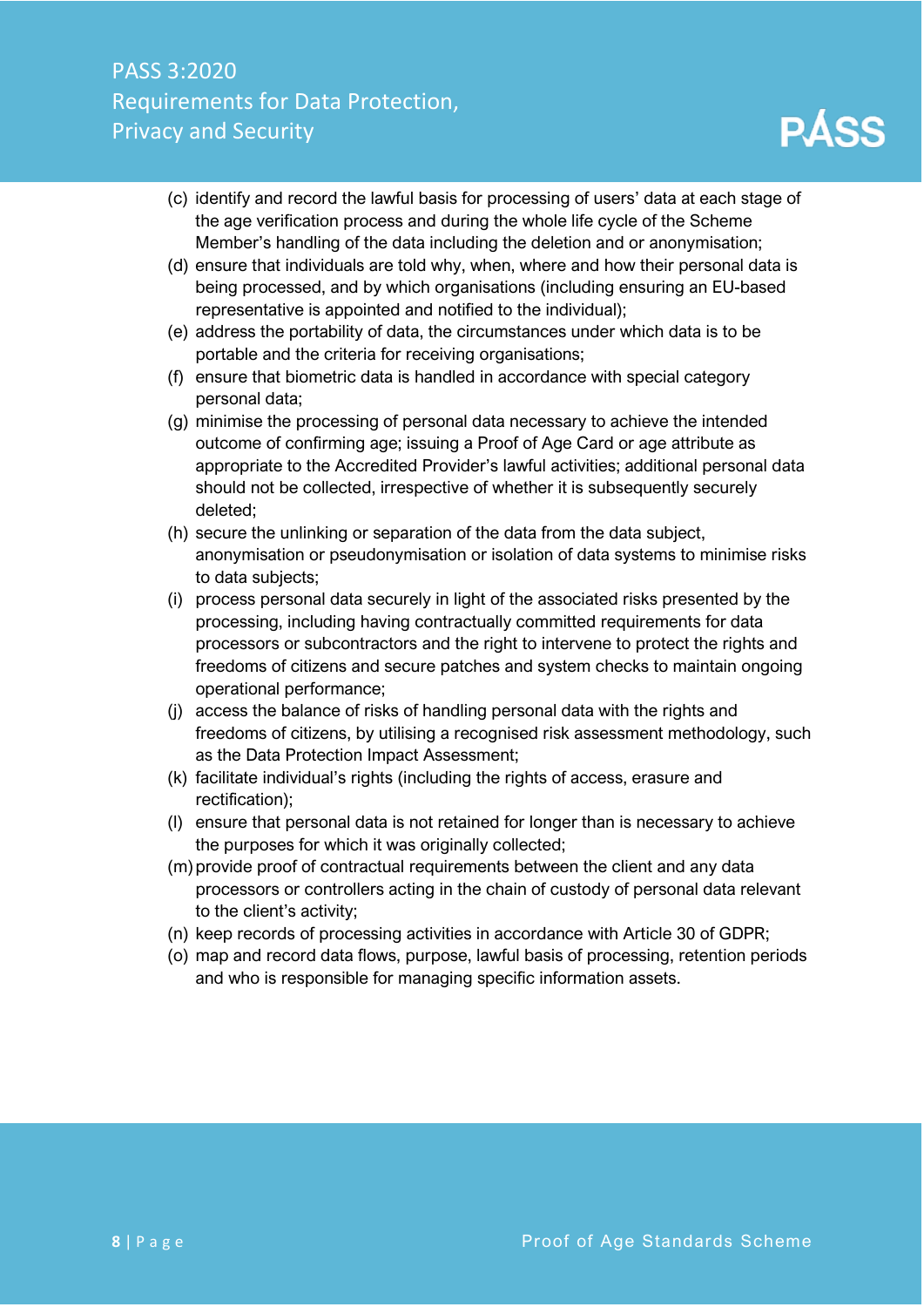

#### <span id="page-9-0"></span>*Assessment of Data Processing*

- 4.3 The data processing of an Accredited Provider shall be assessed by reference to conformity against an approved GDPR Certification Scheme under Article 42 of GDPR.
- 4.4 The assessment of data processing shall incorporate:
	- a) The lawful basis for processing
	- b) The purpose limitation
	- c) Data minimisation
	- d) Accuracy of data
	- e) Storage and Retention of data
	- f) The rights of data subjects
	- g) Transparency, including the publication of privacy policies
	- h) International Transfers of data